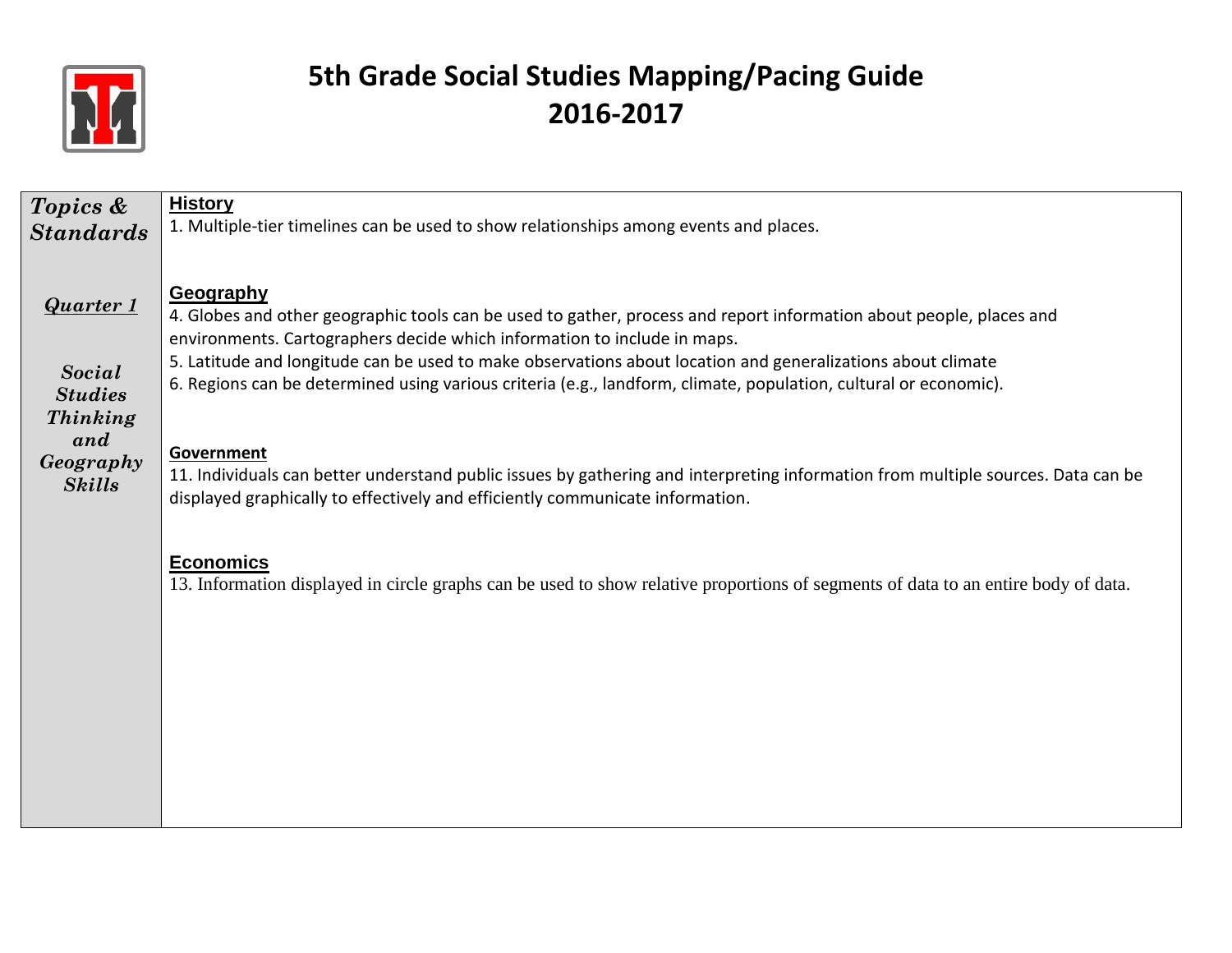| <b>Time</b>         | Curriculum Units &                                                                                             | Opportunities for integration                                                         | <b>Resources</b>                       | Technology and                                                  |
|---------------------|----------------------------------------------------------------------------------------------------------------|---------------------------------------------------------------------------------------|----------------------------------------|-----------------------------------------------------------------|
| Frame               | <i>Assessment</i>                                                                                              |                                                                                       | <i>(Curriculum</i> )                   | <i>Differentiated</i>                                           |
|                     | ( <i>Evidence</i> )                                                                                            |                                                                                       | or Textbook)                           | Learning                                                        |
| Map and             | <b>UBD Framework</b>                                                                                           | <b>Language Arts/Writing</b>                                                          | <b>McGraw Hill</b>                     | www.earth.google.com                                            |
| <b>Globe Skills</b> | Unit: and the state of the state of the state of the state of the state of the state of the state of the state | RI.5.5 Compare and contrast the overall structure (e.g.,                              | Ohio-Western                           | (interactive map site)                                          |
|                     | <b>Formative/Summative</b>                                                                                     | chronology, comparison, cause/effect,                                                 | <b>Studies</b>                         |                                                                 |
| <b>Timelines</b>    | <b>Assessments</b>                                                                                             | problem/solution) of events, ideas, concepts, or<br>information in two or more texts. | (Unit 0-Lesson 1, Unit 1,<br>Unit $4)$ | www.connected.mcgraw-hill.com                                   |
|                     | 3-5 tasks that reach DOK                                                                                       |                                                                                       |                                        | http://timeline.thinkport.org                                   |
|                     | 3-4 AND/OR                                                                                                     | RI.5.7 Draw on information from multiple print or digital                             |                                        | (constructing online timelines)                                 |
| 3 Weeks             | 2-3 FATPS/RAFTS<br>$\bullet$                                                                                   | sources, demonstrating the ability to locate an answer to                             | Discovery                              |                                                                 |
|                     | At least 1 GRASP per<br>$\bullet$<br>quarter                                                                   | a question quickly or to solve a problem efficiently.                                 | Education                              | www.discoveryeducation.com<br>(daily videos and current events) |
|                     | At least 1 Common Short                                                                                        |                                                                                       |                                        |                                                                 |
|                     | Cycle per quarter                                                                                              | <b>McGraw-Hill Text Literacy Resources</b>                                            | Defined Stem                           | www.definedstem.com                                             |
|                     | *Assessments located within unit                                                                               | Leveled Reader Search                                                                 |                                        | (GRASPS-Project based Learning)                                 |
|                     | <b>McGraw-Hill Assessment</b>                                                                                  | <b>CCSS Reading Informational Text</b>                                                |                                        |                                                                 |
|                     | <b>Resources</b>                                                                                               | <b>Curriculum Connection</b>                                                          |                                        | Differentiated Instruction and ELL                              |
|                     | <b>Review and Assess</b><br>$\bullet$                                                                          | <b>Reading Skills</b>                                                                 |                                        | support listed in TM for each lesson                            |
|                     | Social Studies Test Prep<br>$\bullet$                                                                          |                                                                                       |                                        | as well as in online resources under                            |
|                     | <b>Check Understanding</b><br>$\bullet$                                                                        |                                                                                       |                                        | "Words to Know."                                                |
|                     | <b>Unit Review</b><br>$\bullet$                                                                                |                                                                                       |                                        |                                                                 |
|                     | Big Idea Review                                                                                                |                                                                                       |                                        |                                                                 |
| Chart and           | <b>UBD Framework</b>                                                                                           | <b>Language Arts/Writing</b>                                                          | <b>McGraw Hill</b>                     | www.connected.mcgraw-hill.m                                     |
| <b>Graph Skills</b> | Unit:                                                                                                          | RI.5.2 Determine two or more main ideas of a text and                                 | Ohio-Western                           | om                                                              |
|                     | <b>Formative/Summative</b>                                                                                     | explain how they are supported by key details;                                        | <b>Studies</b>                         |                                                                 |
| Diagrams            | <b>Assessments</b>                                                                                             | summarize the text.                                                                   | (Unit 0-Lesson 1)                      | www.discoveryeducation.com                                      |
| and Data            | 3-5 tasks that reach DOK<br>$\bullet$                                                                          | RI.5.3 Explain the relationships or interactions between                              |                                        | (daily videos and current events)                               |
| Graphics            | 3-4 AND/OR                                                                                                     | two or more individuals, events, ideas, or concepts in a                              | Discovery                              | www.definedstem.com                                             |
|                     | 2-3 FATPS/RAFTS<br>$\bullet$                                                                                   | historical, scientific, or technical text based on specific                           | Education                              | (GRASPS-Project based Learning)                                 |
| 3 Weeks             | At least 1 GRASP per                                                                                           | information in the text.                                                              |                                        | <b>Differentiated Instruction and ELL</b>                       |
|                     | quarter                                                                                                        |                                                                                       | Defined Stem                           | support listed in TM for each lesson                            |
|                     |                                                                                                                | McGraw-Hill Text Literacy Resources                                                   |                                        |                                                                 |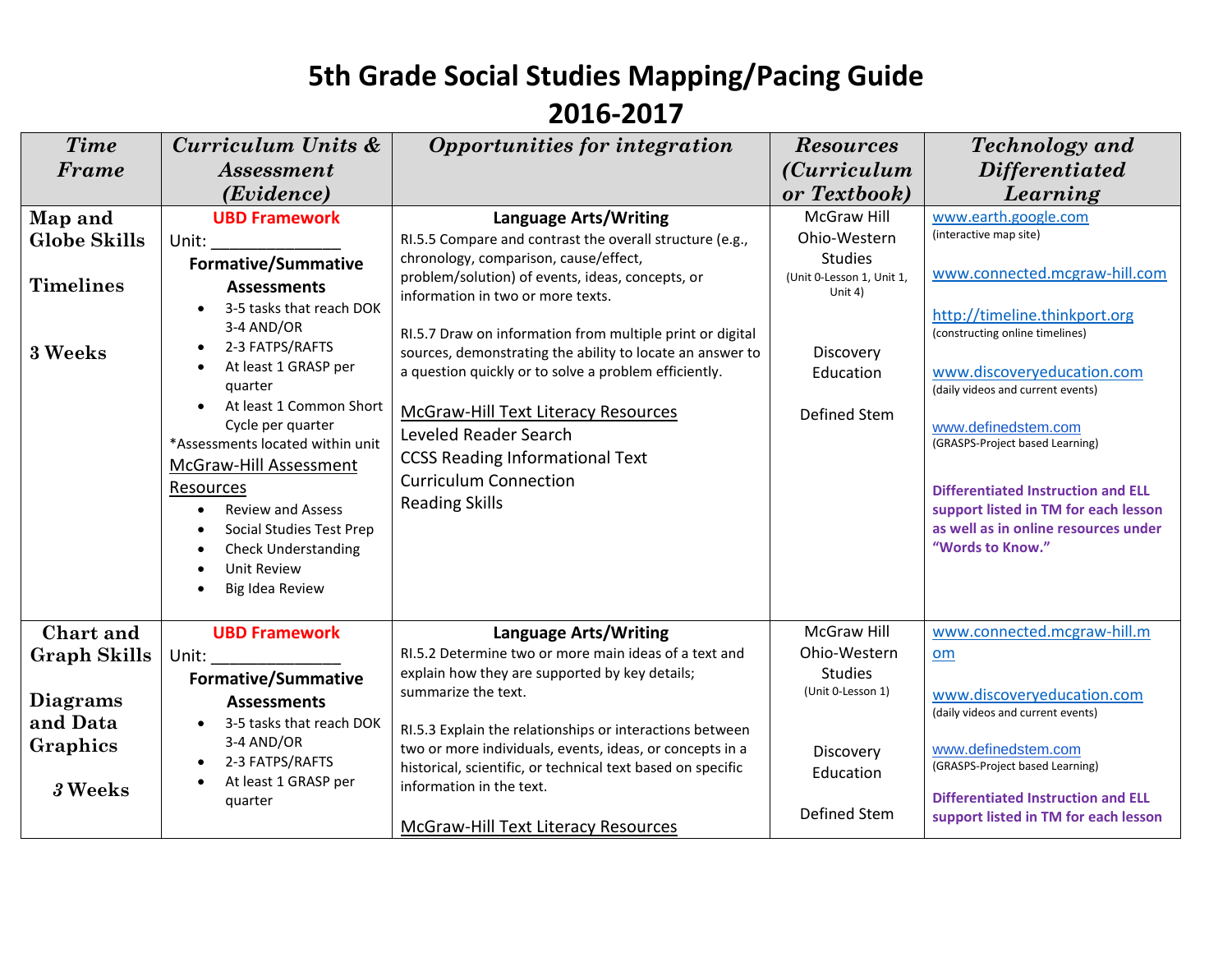|             | At least 1 Common Short<br>$\bullet$<br>Cycle per quarter<br>*Assessments located within unit<br>McGraw-Hill Assessment<br><b>Resources</b><br><b>Review and Assess</b><br>$\bullet$<br>Social Studies Test Prep<br>$\bullet$<br><b>Check Understanding</b><br><b>Unit Review</b><br>Big Idea Review                                                         | Leveled Reader Search<br><b>CCSS Reading Informational Text</b><br><b>Curriculum Connection</b><br><b>Reading Skills</b>                                                                                                                                                                              |                                                                                           | as well as in online resources under<br>"Words to Know."                                                                                                                                                                                                                             |
|-------------|--------------------------------------------------------------------------------------------------------------------------------------------------------------------------------------------------------------------------------------------------------------------------------------------------------------------------------------------------------------|-------------------------------------------------------------------------------------------------------------------------------------------------------------------------------------------------------------------------------------------------------------------------------------------------------|-------------------------------------------------------------------------------------------|--------------------------------------------------------------------------------------------------------------------------------------------------------------------------------------------------------------------------------------------------------------------------------------|
| Primary     | <b>UBD Framework</b>                                                                                                                                                                                                                                                                                                                                         | <b>Language Arts/Writing</b>                                                                                                                                                                                                                                                                          | McGraw Hill                                                                               | www.connected.mcgraw-hill.com                                                                                                                                                                                                                                                        |
| Sources and | Unit:                                                                                                                                                                                                                                                                                                                                                        | RI.5.6 Analyze multiple accounts of the same event or                                                                                                                                                                                                                                                 | Ohio-Western                                                                              |                                                                                                                                                                                                                                                                                      |
| Citizenship | <b>Formative/Summative</b>                                                                                                                                                                                                                                                                                                                                   | topic, noting important similarities and differences in the                                                                                                                                                                                                                                           | <b>Studies</b>                                                                            | www.discoveryeducation.com                                                                                                                                                                                                                                                           |
|             | <b>Assessments</b>                                                                                                                                                                                                                                                                                                                                           | point of view they represent.                                                                                                                                                                                                                                                                         | (Introduction, Unit 2-                                                                    | (daily videos and current events)                                                                                                                                                                                                                                                    |
| 3 weeks     | 3-5 tasks that reach DOK<br>3-4 AND/OR<br>2-3 FATPS/RAFTS<br>At least 1 GRASP per<br>quarter<br>At least 1 Common Short<br>Cycle per quarter<br>*Assessments located within unit<br>McGraw-Hill Assessment<br>Resources<br><b>Review and Assess</b><br>Social Studies Test Prep<br>$\bullet$<br><b>Check Understanding</b><br>Unit Review<br>Big Idea Review | RI.5.1 Quote accurately from a text when explaining<br>what the text says explicitly and when drawing<br>inferences from the text.<br>McGraw-Hill Text Literacy Resources<br>Leveled Reader Search<br><b>CCSS Reading Informational Text</b><br><b>Curriculum Connection</b><br><b>Reading Skills</b> | Lesson 2-3)<br>Discovery<br>Education<br><b>Defined Stem</b><br>"Historian-<br>Shipwreck" | www.definedstem.com<br>(GRASPS-Project based Learning)<br>http://sheg.stanford.edu/ (Thinking<br>Like A Historian, primary sources)<br><b>Differentiated Instruction and ELL</b><br>support listed in TM for each lesson<br>as well as in online resources under<br>"Words to Know." |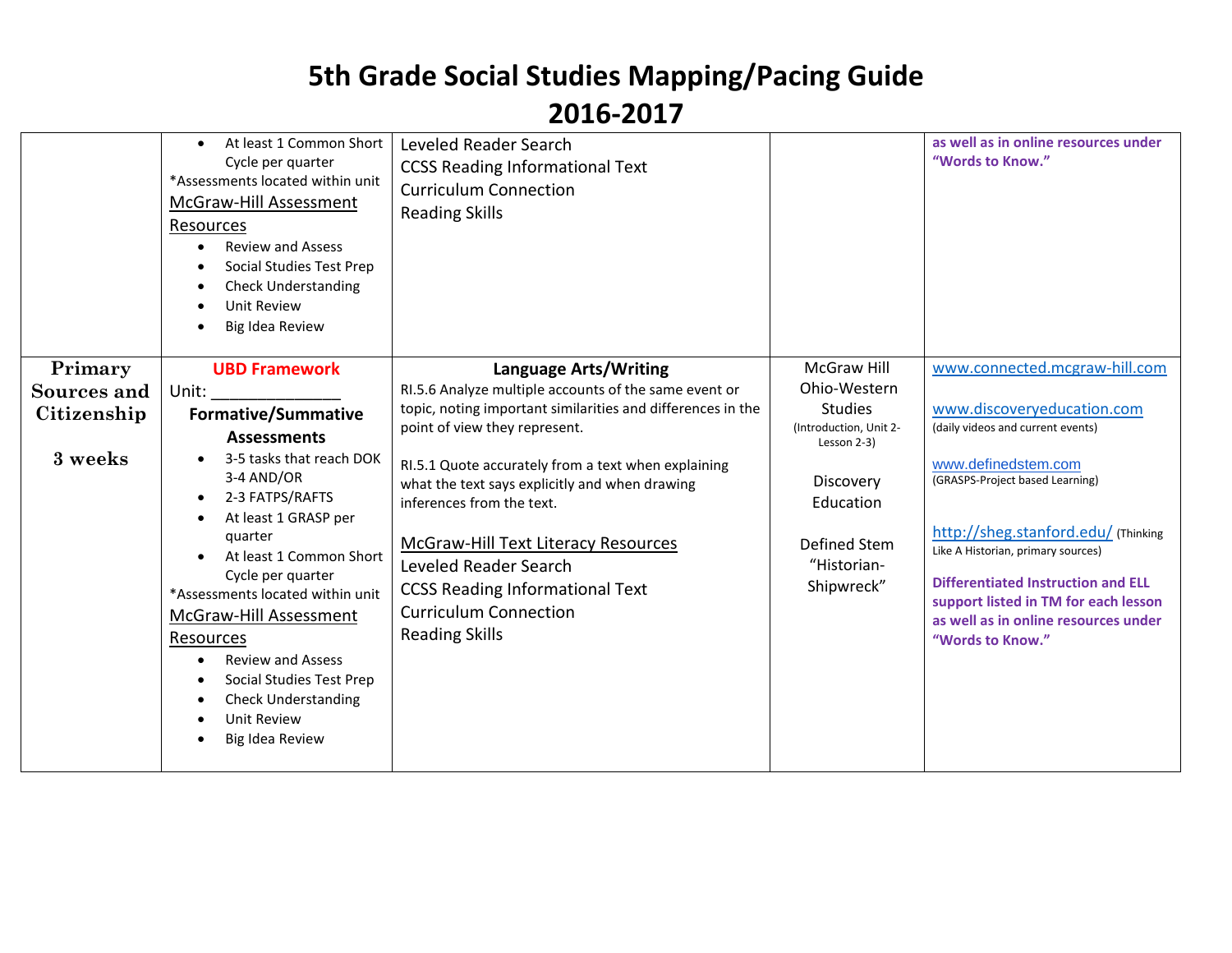| Topics &             | <b>History</b>                                                                                                                     |
|----------------------|------------------------------------------------------------------------------------------------------------------------------------|
| <b>Standards</b>     | 1. Multiple-tier timelines can be used to show relationships among events and places.                                              |
|                      | 2. Early Indian civilizations (Maya, Inca, Aztec, and Mississippian) existed in the Western Hemisphere prior to the arrival of     |
|                      | Europeans. These civilizations had developed unique governments, social structures, religions, technologies, and agricultural      |
|                      |                                                                                                                                    |
| <b>Quarter 2</b>     | practices and products.                                                                                                            |
|                      |                                                                                                                                    |
|                      | Geography                                                                                                                          |
|                      | 4. Globes and other geographic tools can be used to gather, process and report information about people, places and                |
| <b>Early Indian</b>  | environments. Cartographers decide which information to include in maps.                                                           |
| <i>Civilizations</i> | 5. Latitude and longitude can be used to make observations about location and generalizations about climate                        |
|                      | 6. Regions can be determined using various criteria (e.g., landform, climate, population, cultural or economic).                   |
| Cultural             |                                                                                                                                    |
| <b>Groups of</b>     | 7. Variations among physical environments within the Western Hemisphere influence human activities. Human activities also alter    |
| North and            | the physical environment.                                                                                                          |
| <b>South</b>         | 8. American Indians developed unique cultures with many different ways of life. American Indian tribes and nations can be          |
| America              | classified into cultural groups based on geographic and cultural similarities.                                                     |
|                      |                                                                                                                                    |
|                      | <b>Government</b>                                                                                                                  |
| Human                |                                                                                                                                    |
| Geography of         | 11. Individuals can better understand public issues by gathering and interpreting information from multiple sources. Data can be   |
| the Western          | displayed graphically to effectively and efficiently communicate information.                                                      |
| <b>Hemisphere</b>    |                                                                                                                                    |
|                      |                                                                                                                                    |
|                      | <b>Economics</b>                                                                                                                   |
|                      | 13. Information displayed in circle graphs can be used to show relative proportions of segments of data to an entire body of data. |
|                      |                                                                                                                                    |
|                      | *Content Statements 1, 4, 5, 6, 11, and 13 are skill standards that should be incorporated into each unit during the quarter.      |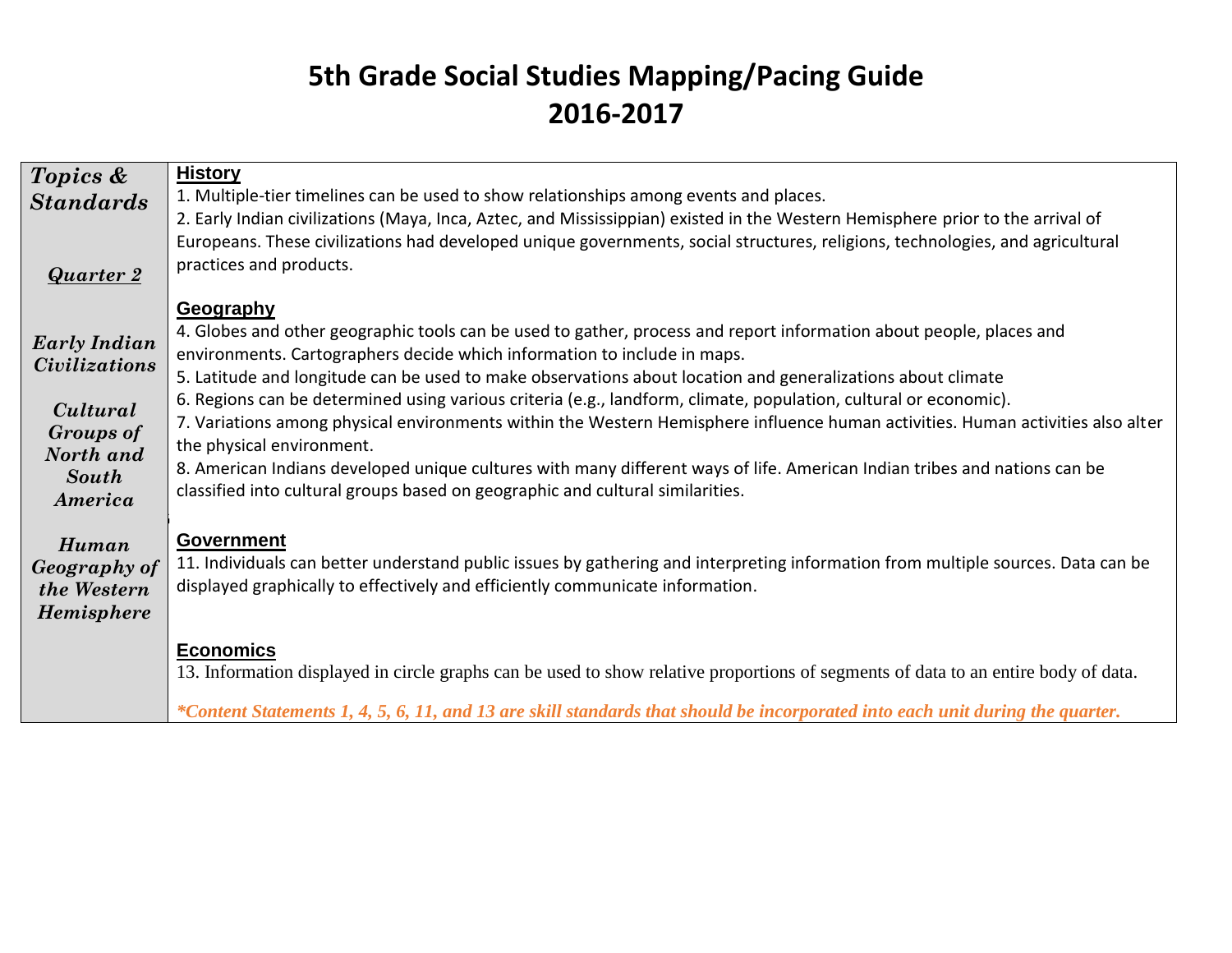| <b>Time Frame</b>                                      | Curriculum Units &<br><b>Assessment</b><br>( <i>Evidence</i> )                                                                                                                                                                                                                                                                                                                                                                                           | Opportunities for integration                                                                                                                                                                                                                                                                                                                                                                                                                                                                               | <b>Resources</b><br><i>(Curriculu</i><br>m or<br>Textbook)                                                                   | <b>Technology</b> and<br><i>Differentiated</i><br>Learning                                                                                                                                                                                                                                                                                                               |
|--------------------------------------------------------|----------------------------------------------------------------------------------------------------------------------------------------------------------------------------------------------------------------------------------------------------------------------------------------------------------------------------------------------------------------------------------------------------------------------------------------------------------|-------------------------------------------------------------------------------------------------------------------------------------------------------------------------------------------------------------------------------------------------------------------------------------------------------------------------------------------------------------------------------------------------------------------------------------------------------------------------------------------------------------|------------------------------------------------------------------------------------------------------------------------------|--------------------------------------------------------------------------------------------------------------------------------------------------------------------------------------------------------------------------------------------------------------------------------------------------------------------------------------------------------------------------|
| <b>Early Indian</b><br><b>Civilizations</b><br>4 Weeks | <b>UBD Framework</b><br>Unit:<br><b>Formative/Summative</b><br><b>Assessments</b><br>3-5 tasks that reach DOK<br>3-4 AND/OR<br>2-3 FATPS/RAFTS<br>$\bullet$<br>At least 1 GRASP per<br>quarter<br>At least 1 Common Short<br>Cycle per quarter<br>*Assessments located within unit<br>McGraw-Hill Assessment<br>Resources<br><b>Review and Assess</b><br><b>Social Studies Test Prep</b><br><b>Check Understanding</b><br>Unit Review<br>Big Idea Review | Language Arts/Writing<br>RI.5.6 Analyze multiple accounts of the same event or topic,<br>noting important similarities and differences in the point of<br>view they represent.<br>WHST.6-8.10 Write routinely over extended time frames<br>and shorter time frames for a range of discipline-specific<br>tasks, purposes, and audiences.<br>McGraw-Hill Text Literacy Resources<br>Leveled Reader Search<br><b>CCSS Reading Informational Text</b><br><b>Curriculum Connection</b><br><b>Reading Skills</b> | <b>McGraw Hill</b><br>Ohio-Western<br><b>Studies</b><br>(Unit 0-Lesson 1-5)<br>Discovery<br>Education<br><b>Defined Stem</b> | www.earth.google.com<br>(interactive map site)<br>www.connected.mcgra<br>w-hill.com<br>www.discoveryeducatio<br>n.com<br>(daily videos and current events)<br>www.definedstem.com<br>(GRASPS-Project based Learning)<br><b>Differentiated Instruction</b><br>and ELL support listed in<br>TM for each lesson as well<br>as in online resources<br>under "Words to Know." |
| Cultural<br>Groups of<br>North and<br>South<br>America | <b>UBD Framework</b><br>Unit:<br><b>Formative/Summative</b><br><b>Assessments</b><br>3-5 tasks that reach DOK<br>3-4 AND/OR<br>2-3 FATPS/RAFTS<br>At least 1 GRASP per<br>quarter                                                                                                                                                                                                                                                                        | <b>Language Arts/Writing</b><br>RI.5.1 Quote accurately from a text when<br>explaining what the text says explicitly and when<br>drawing inferences from the text.<br>RI.5.2 Determine two or more main ideas of a text<br>and explain how they are supported by key<br>details; summarize the text.                                                                                                                                                                                                        | <b>McGraw Hill</b><br>Ohio-Western<br>(Unit 2-Lesson 4-6<br>Unit 5, Unit 6)<br>Discovery<br>Education                        | www.connected.mcgra<br>w-hill.com<br>http://www.pbs.org/wg<br>bh/nova/maya/<br>(maps, videos, resources, lessons)<br>www.discoveryeducatio<br>n.com                                                                                                                                                                                                                      |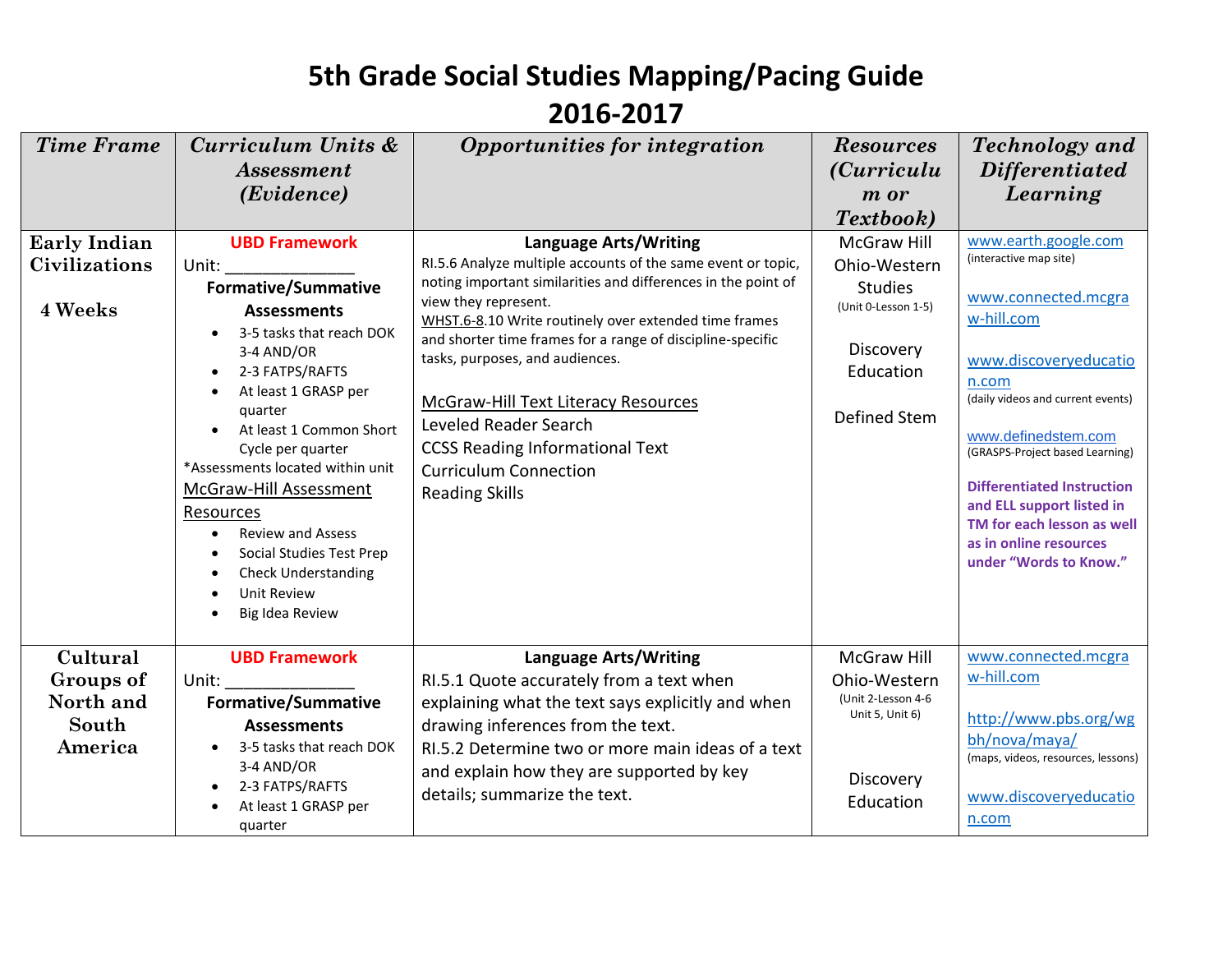| 3 Weeks      | At least 1 Common Short<br>$\bullet$<br>Cycle per quarter<br>*Assessments located within unit<br><b>McGraw-Hill Assessment</b><br>Resources<br><b>Review and Assess</b><br>$\bullet$<br>Social Studies Test Prep<br><b>Check Understanding</b><br>Unit Review<br>Big Idea Review | RI.5.3 Explain the relationships or interactions<br>between two or more individuals, events, ideas,<br>or concepts in a historical, scientific, or technical<br>text based on specific information in the text.<br>McGraw-Hill Text Literacy Resources<br>Leveled Reader Search<br><b>CCSS Reading Informational Text</b><br><b>Curriculum Connection</b><br><b>Reading Skills</b> | <b>Defined Stem</b> | (daily videos and current events)<br>www.definedstem.com<br>(GRASPS-Project based Learning)<br><b>Differentiated Instruction</b><br>and ELL support listed in<br>TM for each lesson as well<br>as in online resources<br>under "Words to Know." |
|--------------|----------------------------------------------------------------------------------------------------------------------------------------------------------------------------------------------------------------------------------------------------------------------------------|------------------------------------------------------------------------------------------------------------------------------------------------------------------------------------------------------------------------------------------------------------------------------------------------------------------------------------------------------------------------------------|---------------------|-------------------------------------------------------------------------------------------------------------------------------------------------------------------------------------------------------------------------------------------------|
| Human        | <b>UBD Framework</b>                                                                                                                                                                                                                                                             | Language Arts/Writing                                                                                                                                                                                                                                                                                                                                                              | <b>McGraw Hill</b>  | www.connected.mcgra                                                                                                                                                                                                                             |
|              |                                                                                                                                                                                                                                                                                  |                                                                                                                                                                                                                                                                                                                                                                                    |                     | w-hill.com                                                                                                                                                                                                                                      |
| Geography of | Unit:                                                                                                                                                                                                                                                                            | RI.5.7 Draw on information from multiple print or digital                                                                                                                                                                                                                                                                                                                          | Ohio-Western        |                                                                                                                                                                                                                                                 |
| the Western  | <b>Formative/Summative</b>                                                                                                                                                                                                                                                       | sources, demonstrating the ability to locate an answer to a                                                                                                                                                                                                                                                                                                                        | <b>Studies</b>      |                                                                                                                                                                                                                                                 |
| Hemisphere   | <b>Assessments</b>                                                                                                                                                                                                                                                               | question quickly or to solve a problem efficiently.                                                                                                                                                                                                                                                                                                                                | (Unit 3-4)          | http://www.pbs.org/wg                                                                                                                                                                                                                           |
|              | 3-5 tasks that reach DOK                                                                                                                                                                                                                                                         |                                                                                                                                                                                                                                                                                                                                                                                    |                     | bh/nova/longitude/find.                                                                                                                                                                                                                         |
| 2 weeks      | 3-4 AND/OR                                                                                                                                                                                                                                                                       | <b>McGraw-Hill Text Literacy Resources</b>                                                                                                                                                                                                                                                                                                                                         |                     | html (videos, games, activities)                                                                                                                                                                                                                |
|              | 2-3 FATPS/RAFTS<br>$\bullet$                                                                                                                                                                                                                                                     | Leveled Reader Search                                                                                                                                                                                                                                                                                                                                                              | Discovery           |                                                                                                                                                                                                                                                 |
|              | At least 1 GRASP per<br>$\bullet$                                                                                                                                                                                                                                                | <b>CCSS Reading Informational Text</b>                                                                                                                                                                                                                                                                                                                                             | Education           | www.discoveryeducatio                                                                                                                                                                                                                           |
|              | quarter                                                                                                                                                                                                                                                                          | <b>Curriculum Connection</b>                                                                                                                                                                                                                                                                                                                                                       |                     | n.com                                                                                                                                                                                                                                           |
|              | At least 1 Common Short                                                                                                                                                                                                                                                          |                                                                                                                                                                                                                                                                                                                                                                                    |                     | (daily videos and current events)                                                                                                                                                                                                               |
|              | Cycle per quarter                                                                                                                                                                                                                                                                | <b>Reading Skills</b>                                                                                                                                                                                                                                                                                                                                                              | <b>Defined Stem</b> |                                                                                                                                                                                                                                                 |
|              | *Assessments located within unit                                                                                                                                                                                                                                                 |                                                                                                                                                                                                                                                                                                                                                                                    |                     | www.definedstem.com                                                                                                                                                                                                                             |
|              | McGraw-Hill Assessment                                                                                                                                                                                                                                                           |                                                                                                                                                                                                                                                                                                                                                                                    |                     | (GRASPS-Project based Learning)                                                                                                                                                                                                                 |
|              |                                                                                                                                                                                                                                                                                  |                                                                                                                                                                                                                                                                                                                                                                                    |                     |                                                                                                                                                                                                                                                 |
|              | Resources                                                                                                                                                                                                                                                                        |                                                                                                                                                                                                                                                                                                                                                                                    |                     | <b>Differentiated Instruction</b>                                                                                                                                                                                                               |
|              | <b>Review and Assess</b><br>$\bullet$                                                                                                                                                                                                                                            |                                                                                                                                                                                                                                                                                                                                                                                    |                     | and ELL support listed in<br>TM for each lesson as well                                                                                                                                                                                         |
|              | Social Studies Test Prep                                                                                                                                                                                                                                                         |                                                                                                                                                                                                                                                                                                                                                                                    |                     | as in online resources                                                                                                                                                                                                                          |
|              | <b>Check Understanding</b>                                                                                                                                                                                                                                                       |                                                                                                                                                                                                                                                                                                                                                                                    |                     | under "Words to Know."                                                                                                                                                                                                                          |
|              | <b>Unit Review</b>                                                                                                                                                                                                                                                               |                                                                                                                                                                                                                                                                                                                                                                                    |                     |                                                                                                                                                                                                                                                 |
|              | Big Idea Review                                                                                                                                                                                                                                                                  |                                                                                                                                                                                                                                                                                                                                                                                    |                     |                                                                                                                                                                                                                                                 |
|              |                                                                                                                                                                                                                                                                                  |                                                                                                                                                                                                                                                                                                                                                                                    |                     |                                                                                                                                                                                                                                                 |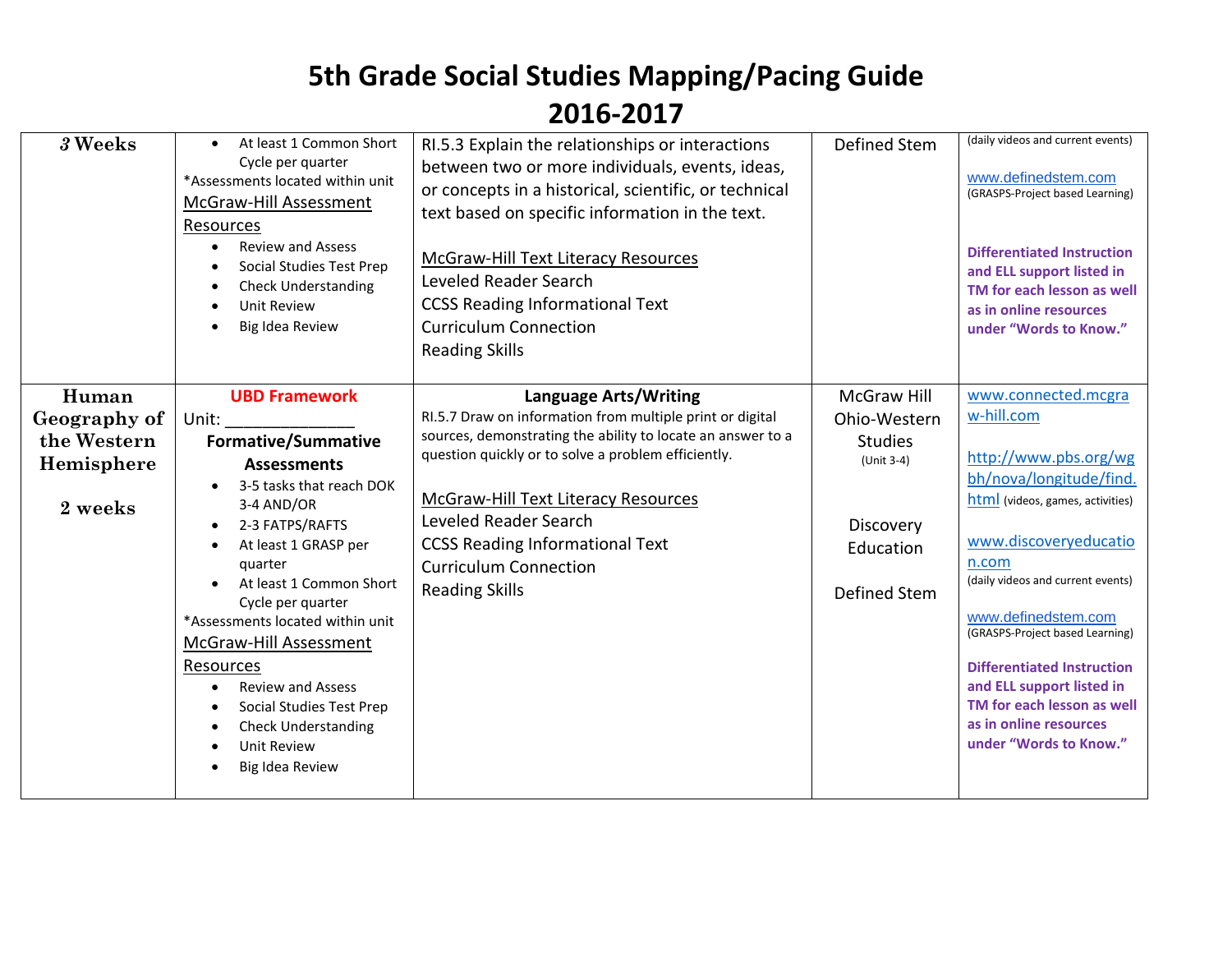| Topics &          | <b>History</b>                                                                                                                                                                                              |
|-------------------|-------------------------------------------------------------------------------------------------------------------------------------------------------------------------------------------------------------|
| <b>Standards</b>  | 1. Multiple-tier timelines can be used to show relationships among events and places.                                                                                                                       |
|                   | 2. Early Indian civilizations (Maya, Inca, Aztec, and Mississippian) existed in the Western Hemisphere prior to the arrival of                                                                              |
| <b>Quarter 3</b>  | Europeans. These civilizations had developed unique governments, social structures, religions, technologies, and agricultural                                                                               |
|                   | practices and products.                                                                                                                                                                                     |
| Human             | 3. European exploration and colonization had lasting effects which can be used to understand the Western Hemisphere today.                                                                                  |
| Geography of      |                                                                                                                                                                                                             |
| the Western       | Geography                                                                                                                                                                                                   |
| <b>Hemisphere</b> | 4. Globes and other geographic tools can be used to gather, process and report information about people, places and                                                                                         |
|                   | environments. Cartographers decide which information to include in maps.                                                                                                                                    |
|                   | 5. Latitude and longitude can be used to make observations about location and generalizations about climate                                                                                                 |
|                   | 6. Regions can be determined using various criteria (e.g., landform, climate, population, cultural or economic).                                                                                            |
|                   | 7. Variations among physical environments within the Western Hemisphere influence human activities. Human activities also<br>alter the physical environment.                                                |
|                   | 8. American Indians developed unique cultures with many different ways of life. American Indian tribes and nations can be<br>classified into cultural groups based on geographic and cultural similarities. |
|                   | 9. Political, environmental, social and economic factors cause people, products and ideas to move from place to place in the                                                                                |
|                   | Western Hemisphere today.                                                                                                                                                                                   |
|                   | 10. The Western Hemisphere is culturally diverse due to American Indian, European, Asian and African influences and<br>interactions, as evidenced by artistic expression, language, religion and food.      |
|                   |                                                                                                                                                                                                             |
|                   | <b>Government</b>                                                                                                                                                                                           |
|                   | 11. Individuals can better understand public issues by gathering and interpreting information from multiple sources. Data can                                                                               |
|                   | be displayed graphically to effectively and efficiently communicate information.                                                                                                                            |
|                   |                                                                                                                                                                                                             |
|                   | <b>Economics</b><br>13. Information displayed in circle graphs can be used to show relative proportions of segments of data to an entire body of data.                                                      |
|                   |                                                                                                                                                                                                             |
|                   | *Content Statements 1, 4, 5, 6, 11, and 13 are skill standards that should be incorporated into each unit during the quarter.                                                                               |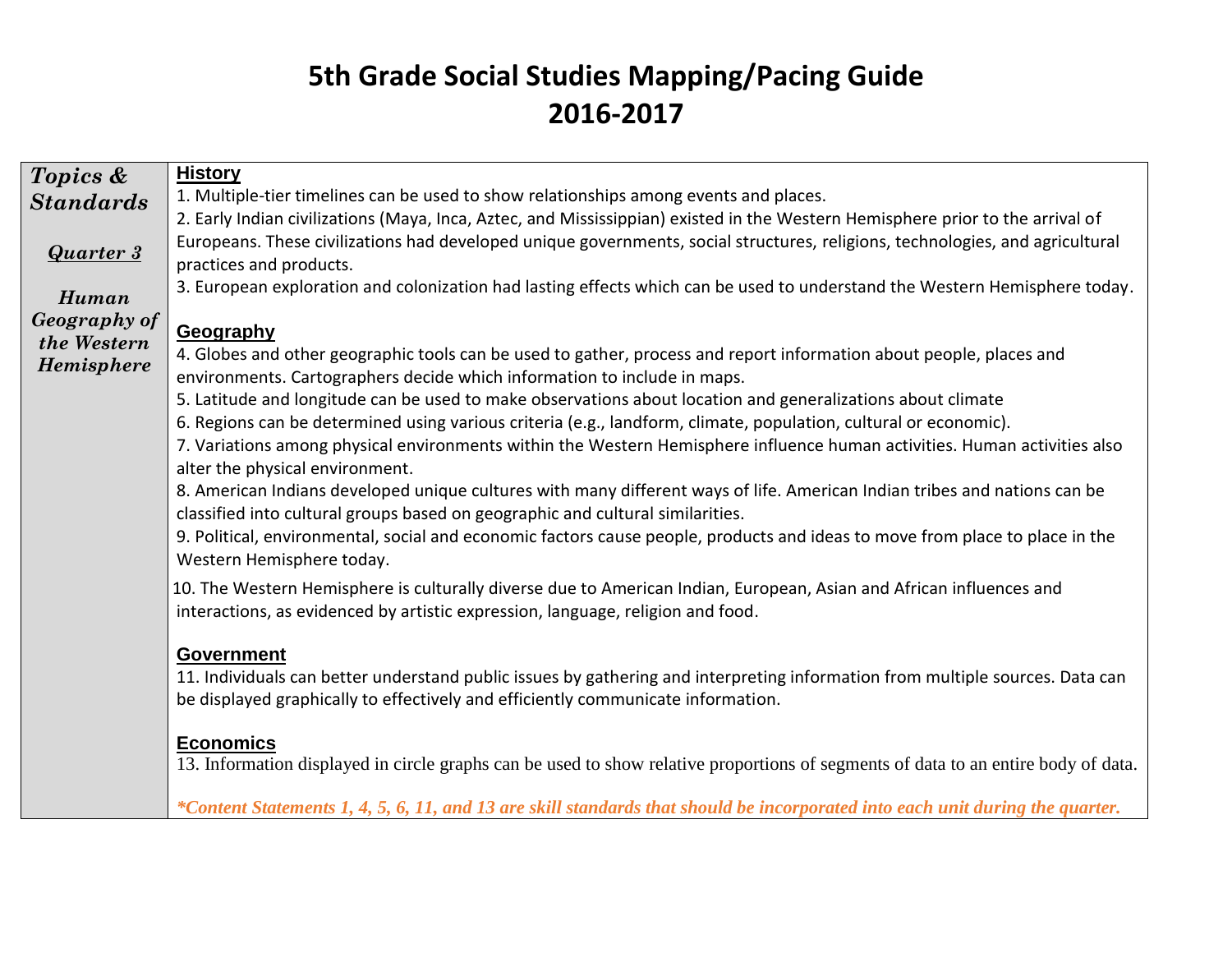| <b>Time Frame</b>       | Curriculum Units                                                                                                                                                                                                                                                                                                                                       | Opportunities for integration                                                                                                                                                                                                                                                                                                                                                                                                                                                        | <b>Resources</b>                                                                                | <b>Technology</b> and                                                                                                                                                                                                                                                                                                                                                      |
|-------------------------|--------------------------------------------------------------------------------------------------------------------------------------------------------------------------------------------------------------------------------------------------------------------------------------------------------------------------------------------------------|--------------------------------------------------------------------------------------------------------------------------------------------------------------------------------------------------------------------------------------------------------------------------------------------------------------------------------------------------------------------------------------------------------------------------------------------------------------------------------------|-------------------------------------------------------------------------------------------------|----------------------------------------------------------------------------------------------------------------------------------------------------------------------------------------------------------------------------------------------------------------------------------------------------------------------------------------------------------------------------|
|                         | & Assessment                                                                                                                                                                                                                                                                                                                                           |                                                                                                                                                                                                                                                                                                                                                                                                                                                                                      | <i>(Curricul</i> )                                                                              | <b>Differentiated</b>                                                                                                                                                                                                                                                                                                                                                      |
|                         | ( <i>Evidence</i> )                                                                                                                                                                                                                                                                                                                                    |                                                                                                                                                                                                                                                                                                                                                                                                                                                                                      | um or                                                                                           | Learning                                                                                                                                                                                                                                                                                                                                                                   |
|                         |                                                                                                                                                                                                                                                                                                                                                        |                                                                                                                                                                                                                                                                                                                                                                                                                                                                                      | Textbook)                                                                                       |                                                                                                                                                                                                                                                                                                                                                                            |
| European                | <b>UBD Framework</b>                                                                                                                                                                                                                                                                                                                                   | <b>Language Arts/Writing</b>                                                                                                                                                                                                                                                                                                                                                                                                                                                         | <b>McGraw Hill</b>                                                                              | www.connected.mcgraw-                                                                                                                                                                                                                                                                                                                                                      |
| Colonization<br>4 Weeks | Unit: European Explorers<br><b>Under Construction</b><br><b>Great Work Coming</b><br><b>Formative/Summative</b><br><b>Assessments</b><br>3-5 tasks that reach<br>DOK 3-4 AND/OR<br>2-3 FATPS/RAFTS<br>At least 1 GRASP per<br>quarter<br>At least 1 Common<br>Short Cycle per quarter<br>*Assessments located within<br>unit<br>McGraw-Hill Assessment | RI.5.8 Explain how an author uses reasons and evidence to<br>support particular points in a text, identifying which reasons<br>and evidence support which point(s).<br>RI.5.9 Integrate information from several texts on the same<br>topic in order to write or speak about the subject<br>knowledgeably.<br><b>McGraw-Hill Text Literacy Resources</b><br>Leveled Reader Search<br><b>CCSS Reading Informational Text</b><br><b>Curriculum Connection</b><br><b>Reading Skills</b> | Ohio-<br>Western<br><b>Studies</b><br>(Unit 5)<br>Discovery<br>Education<br><b>Defined Stem</b> | hill.com<br>http://edsitement.neh.gov<br>(lesson plans, activities, resources)<br>www.discoveryeducation.co<br>m<br>(daily videos and current events)<br>www.definedstem.com<br>(GRASPS-Project based Learning)<br><b>Differentiated Instruction and</b><br><b>ELL support listed in TM for</b><br>each lesson as well as in online<br>resources under "Words to<br>Know." |
|                         | Resources<br><b>Review and Assess</b><br>Social Studies Test Prep<br><b>Check Understanding</b><br>Unit Review<br>Big Idea Review                                                                                                                                                                                                                      |                                                                                                                                                                                                                                                                                                                                                                                                                                                                                      |                                                                                                 |                                                                                                                                                                                                                                                                                                                                                                            |
| Cultural                | <b>UBD Framework</b>                                                                                                                                                                                                                                                                                                                                   | <b>Language Arts/Writing</b>                                                                                                                                                                                                                                                                                                                                                                                                                                                         | <b>McGraw Hill</b>                                                                              | www.connected.mcgraw-                                                                                                                                                                                                                                                                                                                                                      |
| <b>Diversity</b>        | Unit:                                                                                                                                                                                                                                                                                                                                                  | RI.5.5 Compare and contrast the overall structure (e.g.,                                                                                                                                                                                                                                                                                                                                                                                                                             | Ohio-                                                                                           | hill.com                                                                                                                                                                                                                                                                                                                                                                   |
|                         | <b>Formative/Summative</b>                                                                                                                                                                                                                                                                                                                             | chronology, comparison, cause/effect, problem/solution) of                                                                                                                                                                                                                                                                                                                                                                                                                           | Western                                                                                         |                                                                                                                                                                                                                                                                                                                                                                            |
| 3 Weeks                 | <b>Assessments</b>                                                                                                                                                                                                                                                                                                                                     | events, ideas, concepts, or information in two or more texts.                                                                                                                                                                                                                                                                                                                                                                                                                        | <b>Studies</b>                                                                                  |                                                                                                                                                                                                                                                                                                                                                                            |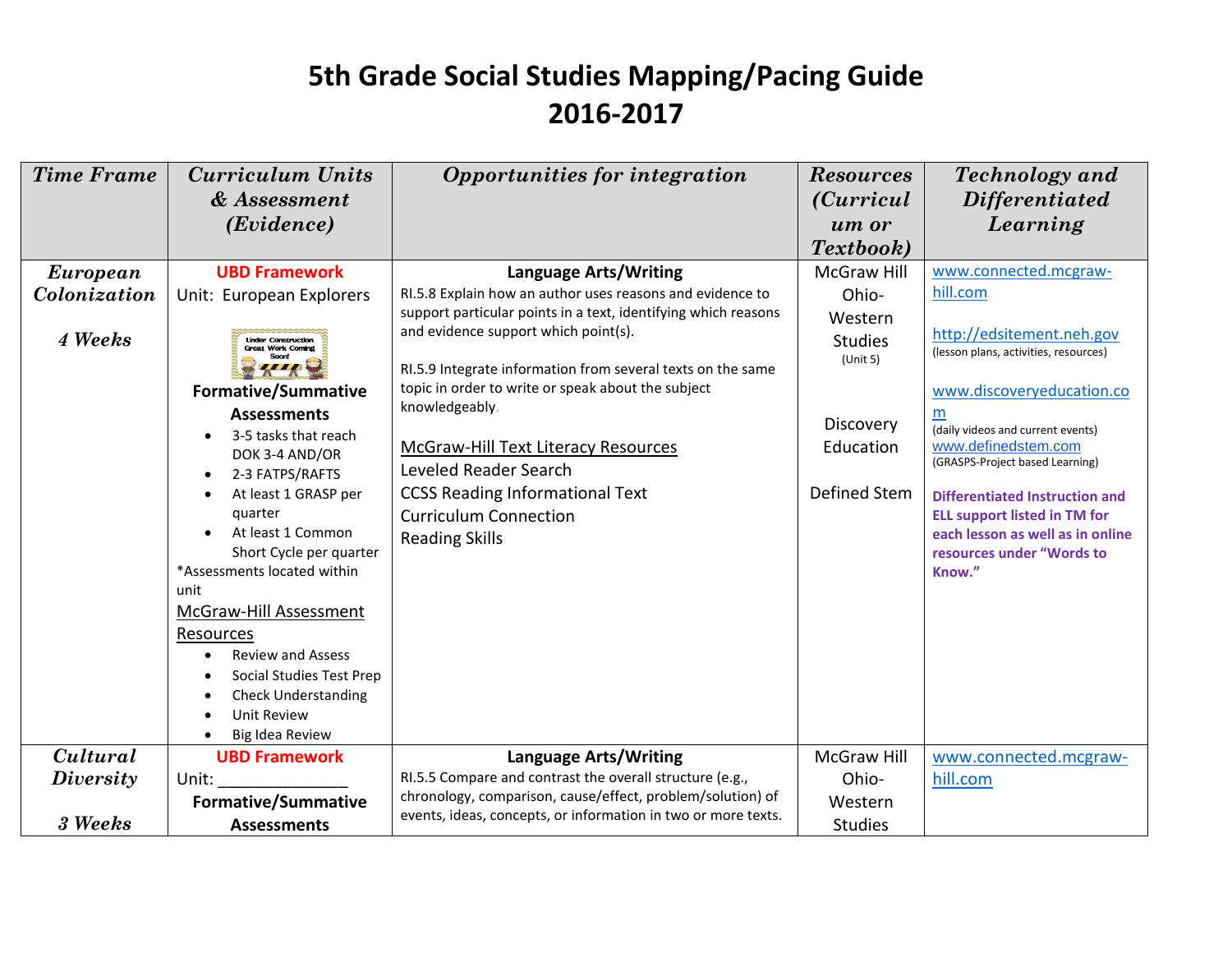|                                                | 3-5 tasks that reach<br>$\bullet$<br>DOK 3-4 AND/OR<br>2-3 FATPS/RAFTS<br>$\bullet$<br>At least 1 GRASP per<br>quarter<br>At least 1 Common<br>Short Cycle per quarter<br>*Assessments located within<br>unit<br>McGraw-Hill Assessment<br>Resources<br><b>Review and Assess</b><br><b>Social Studies Test Prep</b><br>Check Understanding<br>O<br><b>Unit Review</b><br><b>Big Idea Review</b> | RI.5.6 Analyze multiple accounts of the same event or topic,<br>noting important similarities and differences in the point of<br>view they represent.<br>WHST.6-8.10 Write routinely over extended time frames and<br>shorter time frames for a range of discipline-specific tasks,<br>purposes, and audiences.<br><b>McGraw-Hill Text Literacy Resources</b><br>Leveled Reader Search<br><b>CCSS Reading Informational Text</b><br><b>Curriculum Connection</b><br><b>Reading Skills</b> | (Unit 2-Lesson 5-6<br>Unit 5-Lesson 5-6)<br>Discovery<br>Education<br><b>Defined Stem</b> | http://www.loc.gov/teachers<br>$\angle$ (Library of Congress Digital and<br>Library Resources)<br>www.discoveryeducation.co<br>m<br>(daily videos and current events)<br>www.definedstem.com<br>(GRASPS-Project based Learning)<br><b>Differentiated Instruction and</b><br><b>ELL support listed in TM for</b><br>each lesson as well as in online<br>resources under "Words to<br>Know." |
|------------------------------------------------|-------------------------------------------------------------------------------------------------------------------------------------------------------------------------------------------------------------------------------------------------------------------------------------------------------------------------------------------------------------------------------------------------|-------------------------------------------------------------------------------------------------------------------------------------------------------------------------------------------------------------------------------------------------------------------------------------------------------------------------------------------------------------------------------------------------------------------------------------------------------------------------------------------|-------------------------------------------------------------------------------------------|--------------------------------------------------------------------------------------------------------------------------------------------------------------------------------------------------------------------------------------------------------------------------------------------------------------------------------------------------------------------------------------------|
| Movement of                                    | <b>UBD Framework</b>                                                                                                                                                                                                                                                                                                                                                                            | <b>Language Arts/Writing</b>                                                                                                                                                                                                                                                                                                                                                                                                                                                              | <b>McGraw Hill</b>                                                                        | www.connected.mcgraw-                                                                                                                                                                                                                                                                                                                                                                      |
| People,                                        | Unit:                                                                                                                                                                                                                                                                                                                                                                                           | RI.5.3 Explain the relationships or interactions between two<br>or more individuals, events, ideas, or concepts in a historical,                                                                                                                                                                                                                                                                                                                                                          | Ohio-Western<br><b>Studies</b>                                                            | hill.com                                                                                                                                                                                                                                                                                                                                                                                   |
| <b>Products and</b><br><b>Ideas</b><br>2 Weeks | <b>Formative/Summative</b><br><b>Assessments</b><br>2-3 tasks that reach<br>DOK 3-4 AND/OR<br>1-2 FATPS/RAFTS<br>$\bullet$<br>At least 1 GRASP per<br>$\bullet$<br>quarter<br>At least 1 Common<br>$\bullet$<br>Short Cycle per quarter<br>*Assessments located within<br>unit<br>McGraw-Hill Assessment<br>Resources                                                                           | scientific, or technical text based on specific information in<br>the text.<br>McGraw-Hill Text Literacy Resources<br>Leveled Reader Search<br><b>CCSS Reading Informational Text</b><br><b>Curriculum Connection</b><br><b>Reading Skills</b>                                                                                                                                                                                                                                            | (Unit 4-Lesson 2-5)<br>Discovery<br>Education<br><b>Defined Stem</b>                      | www.discoveryeducation.co<br>m<br>(daily videos and current events)<br>www.definedstem.com<br>(GRASPS-Project based Learning)<br><b>Differentiated Instruction and</b><br><b>ELL support listed in TM for</b><br>each lesson as well as in online<br>resources under "Words to<br>Know."                                                                                                   |
|                                                | <b>Review and Assess</b><br>Social Studies Test Prep<br><b>Check Understanding</b><br>$\bullet$                                                                                                                                                                                                                                                                                                 |                                                                                                                                                                                                                                                                                                                                                                                                                                                                                           |                                                                                           |                                                                                                                                                                                                                                                                                                                                                                                            |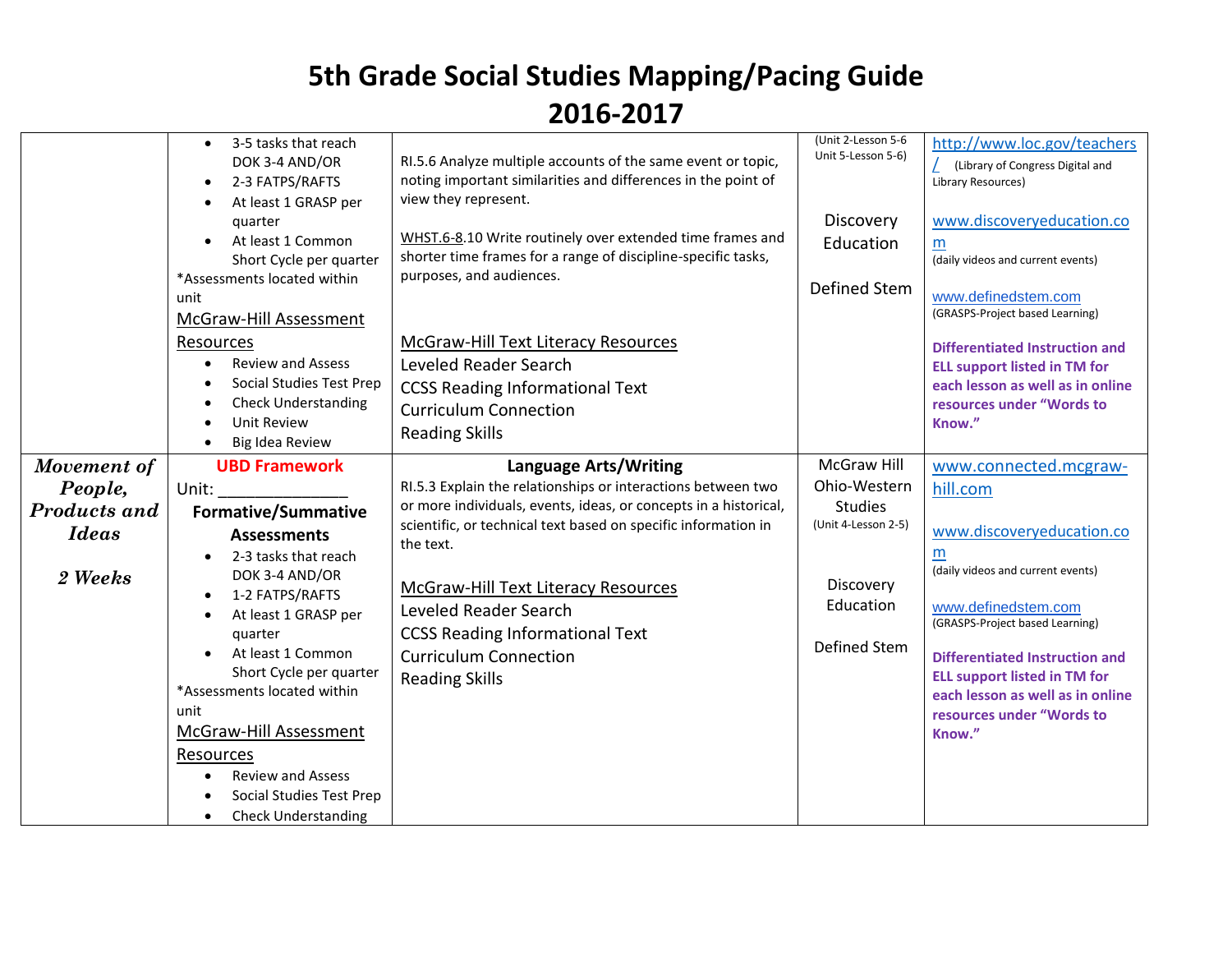| Unit Review     |  |  |
|-----------------|--|--|
| Big Idea Review |  |  |
|                 |  |  |

| Topics &         | <b>History</b>                                                                                                                    |
|------------------|-----------------------------------------------------------------------------------------------------------------------------------|
| <b>Standards</b> | 1. Multiple-tier timelines can be used to show relationships among events and places.                                             |
|                  | Geography                                                                                                                         |
| <b>Quarter 4</b> | 4. Globes and other geographic tools can be used to gather, process and report information about people, places and               |
|                  | environments. Cartographers decide which information to include in maps.                                                          |
| Government       | 5. Latitude and longitude can be used to make observations about location and generalizations about climate                       |
| and              | 6. Regions can be determined using various criteria (e.g., landform, climate, population, cultural or economic).                  |
| Economics        | <b>Government</b>                                                                                                                 |
|                  | 11. Individuals can better understand public issues by gathering and interpreting information from multiple sources. Data can     |
|                  | be displayed graphically to effectively and efficiently communicate information.                                                  |
|                  | 12. Democracies, dictatorships and monarchies are categories for understanding the relationship between those in power or         |
|                  | authority and citizens                                                                                                            |
|                  | <b>Economics</b>                                                                                                                  |
|                  | 13. Information displayed in circle graphs can be used to show relative proportions of segments of data to an entire body of data |
|                  | 14. The choices people make have both present and future consequences                                                             |
|                  | 15. The availability of productive resources (i.e., human resources, capital goods and natural resources) promotes specialization |
|                  | that leads to trade                                                                                                               |
|                  | 16. The availability of productive resources and the division of labor impact productive capacity                                 |
|                  | 17. Regions and countries become interdependent when they specialize in what they produce best and then trade with other          |
|                  | regions to increase the amount and variety of goods and services available.                                                       |
|                  | 18. Workers can improve their ability to earn income by gaining new knowledge, skills and experiences,                            |
|                  | *Content Statements 1, 4, 5, 6, 11, and 13 are skill standards that should be incorporated into each unit during the quarter.     |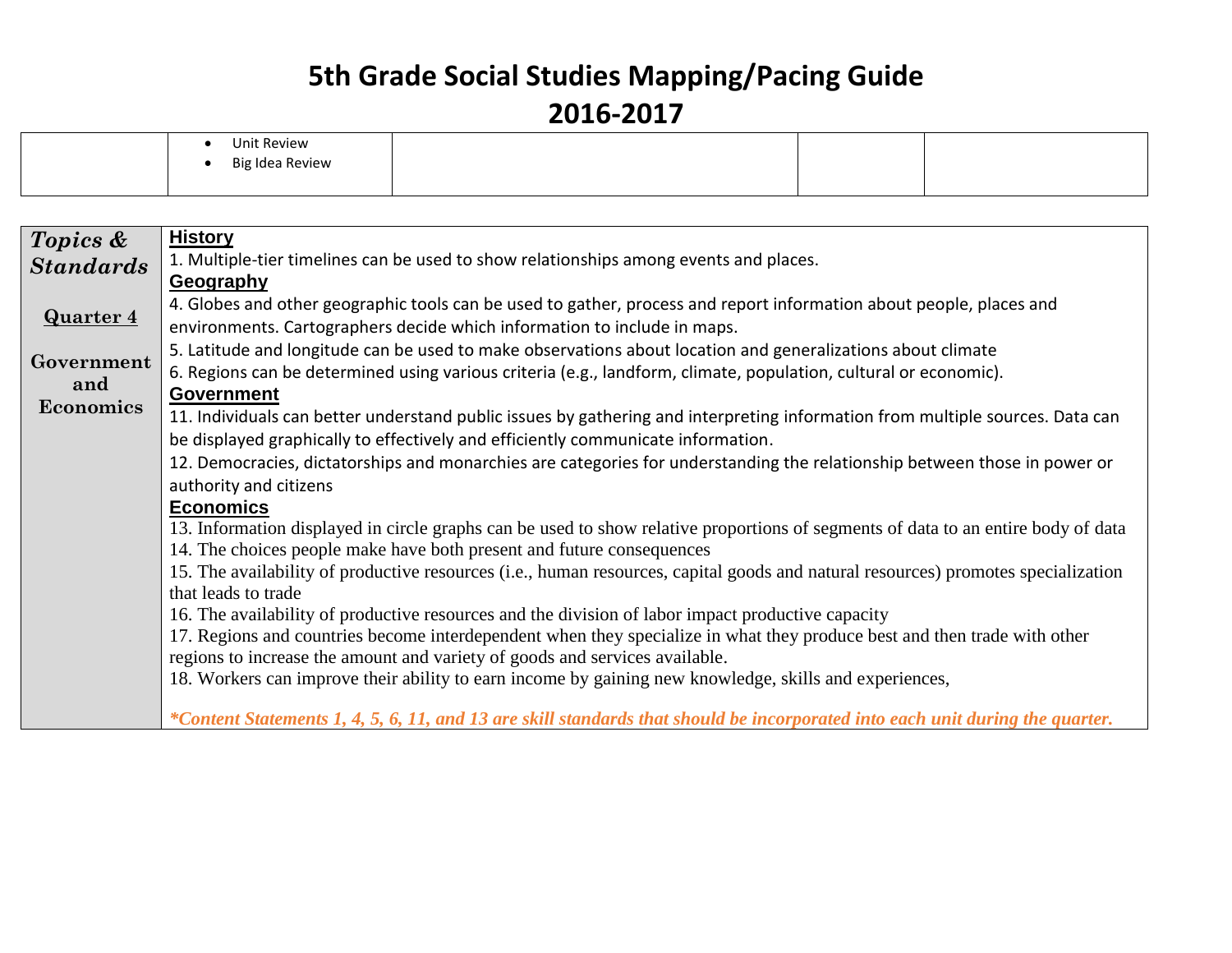| <b>Time Frame</b>                        | Curriculum Units<br>& Assessment<br>(Evidence)                                                                                                                                                                                                                                                                                                                                                                                                             | Opportunities for integration                                                                                                                                                                                                                                                                                                                     | <b>Resources</b><br><i>(Curriculu)</i><br><i>m</i> or<br>Textbook)                                                                         | <b>Technology</b> and<br>Differentiated Learning                                                                                                                                                                                                                                                                                                                                                                                                            |
|------------------------------------------|------------------------------------------------------------------------------------------------------------------------------------------------------------------------------------------------------------------------------------------------------------------------------------------------------------------------------------------------------------------------------------------------------------------------------------------------------------|---------------------------------------------------------------------------------------------------------------------------------------------------------------------------------------------------------------------------------------------------------------------------------------------------------------------------------------------------|--------------------------------------------------------------------------------------------------------------------------------------------|-------------------------------------------------------------------------------------------------------------------------------------------------------------------------------------------------------------------------------------------------------------------------------------------------------------------------------------------------------------------------------------------------------------------------------------------------------------|
| Types of<br><b>Government</b><br>3 Weeks | <b>UBD Framework</b><br>Unit:<br>Formative/Summative<br><b>Assessments</b><br>3-5 tasks that reach<br>DOK 3-4 AND/OR<br>2-3 FATPS/RAFTS<br>$\bullet$<br>At least 1 GRASP per<br>quarter<br>At least 1 Common<br>Short Cycle per<br>quarter<br>*Assessments located within<br>unit<br>McGraw-Hill Assessment<br>Resources<br><b>Review and Assess</b><br><b>Social Studies Test</b><br>Prep<br><b>Check Understanding</b><br>Unit Review<br>Big Idea Review | <b>Language Arts/Writing</b><br>W.5.7 Conduct short research projects that use<br>several sources to build knowledge through<br>investigation of different aspects of a topic.<br>McGraw-Hill Text Literacy Resources<br>Leveled Reader Search<br><b>CCSS Reading Informational Text</b><br><b>Curriculum Connection</b><br><b>Reading Skills</b> | <b>McGraw Hill</b><br>Ohio-Western<br><b>Studies</b><br>(Unit 2-Lesson 3-4<br>Unit 5-Lesson 4-5)<br>Discovery<br>Education<br>Defined Stem | www.connected.mcgraw-hill.com<br>http://nces.ed.gov/nceskids/createa<br>graph/ (Informational site, data, graphs)<br>www.cia.gov<br>(Informational site, news, library links)<br>www.discoveryeducation.com<br>(daily videos and current events)<br>www.definedstem.com<br>(GRASPS-Project based Learning)<br><b>Differentiated Instruction and ELL</b><br>support listed in TM for each lesson as<br>well as in online resources under<br>"Words to Know." |
| Economic<br><b>Decision</b>              | <b>UBD Framework</b><br>Unit:                                                                                                                                                                                                                                                                                                                                                                                                                              | <b>Language Arts/Writing</b>                                                                                                                                                                                                                                                                                                                      | McGraw Hill                                                                                                                                | https://www.youtube.com/watch?v<br>=7IPMoyzDiNo                                                                                                                                                                                                                                                                                                                                                                                                             |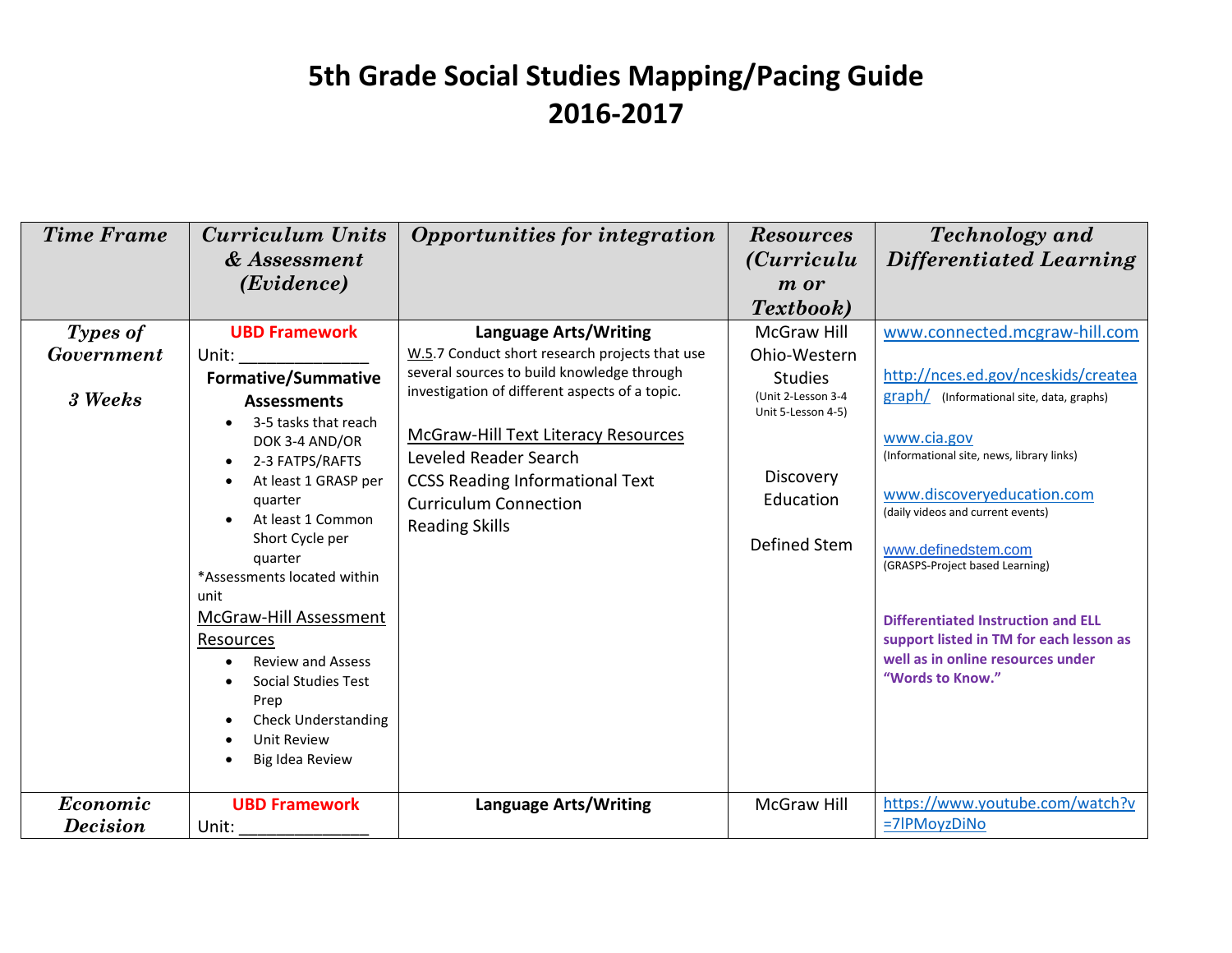| Making and    | <b>Formative/Summative</b>                                                                                                                                                                                                                                                                                                                                                                               | WHST.6-8.10 Write routinely over extended time                                                                                                                                                                                                                                                                                                                                                                        | Ohio-Western                                  | (supply and demand video link)                                                                                                                                                                                                                                                                                                                                                                                                                                                                             |
|---------------|----------------------------------------------------------------------------------------------------------------------------------------------------------------------------------------------------------------------------------------------------------------------------------------------------------------------------------------------------------------------------------------------------------|-----------------------------------------------------------------------------------------------------------------------------------------------------------------------------------------------------------------------------------------------------------------------------------------------------------------------------------------------------------------------------------------------------------------------|-----------------------------------------------|------------------------------------------------------------------------------------------------------------------------------------------------------------------------------------------------------------------------------------------------------------------------------------------------------------------------------------------------------------------------------------------------------------------------------------------------------------------------------------------------------------|
| <b>Skills</b> | <b>Assessments</b><br>3-5 tasks that reach<br>$\bullet$                                                                                                                                                                                                                                                                                                                                                  | frames and shorter time frames for a range of<br>discipline-specific tasks, purposes, and<br>audiences.                                                                                                                                                                                                                                                                                                               | <b>Studies</b><br>(Unit 3 and Unit 6)         | www.connected.mcgraw-hill.com                                                                                                                                                                                                                                                                                                                                                                                                                                                                              |
| 3 Weeks       | DOK 3-4 AND/OR<br>2-3 FATPS/RAFTS<br>$\bullet$<br>At least 1 GRASP per<br>$\bullet$<br>quarter<br>At least 1 Common<br>Short Cycle per<br>quarter<br>*Assessments located within<br>unit<br>McGraw-Hill Assessment<br>Resources<br><b>Review and Assess</b><br>$\bullet$<br><b>Social Studies Test</b><br>$\bullet$<br>Prep<br><b>Check Understanding</b><br>Unit Review<br>$\bullet$<br>Big Idea Review | W.5.9B Apply grade 5 Reading standards to<br>informational texts (e.g., "Explain how an author<br>uses reasons and evidence to support particular<br>points in a text, identifying which reasons and<br>evidence support which point[s]"").<br><b>McGraw-Hill Text Literacy Resources</b><br>Leveled Reader Search<br><b>CCSS Reading Informational Text</b><br><b>Curriculum Connection</b><br><b>Reading Skills</b> | Discovery<br>Education<br><b>Defined Stem</b> | http://bizkids.com/clip/supply-<br>and-demand (lessons, resources, videos,<br>interactive tools)<br>http://www.econedlink.org/lessons/<br>index.php?lid=539&type=educator<br>(lessons, resources, videos, interactive tools)<br>www.discoveryeducation.com<br>(daily videos and current events)<br>www.definedstem.com<br>(GRASPS-Project based Learning)<br><b>Differentiated Instruction and ELL</b><br>support listed in TM for each lesson as<br>well as in online resources under<br>"Words to Know." |
| Financial     | <b>UBD Framework</b>                                                                                                                                                                                                                                                                                                                                                                                     | <b>Language Arts/Writing</b>                                                                                                                                                                                                                                                                                                                                                                                          | McGraw Hill                                   | www.connected.mcgraw-hill.com                                                                                                                                                                                                                                                                                                                                                                                                                                                                              |
| Literacy      | Unit: Economics                                                                                                                                                                                                                                                                                                                                                                                          | RI.5.9 Integrate information from several texts<br>on the same topic in order to write or speak                                                                                                                                                                                                                                                                                                                       | Ohio-Western<br><b>Studies</b>                | http://www.westernreservepublicm                                                                                                                                                                                                                                                                                                                                                                                                                                                                           |
| 3 Weeks       | <b>Under Construction</b><br><b>Great Work Coming</b>                                                                                                                                                                                                                                                                                                                                                    | about the subject knowledgeably.<br>McGraw-Hill Text Literacy Resources<br>Leveled Reader Search                                                                                                                                                                                                                                                                                                                      | Discovery<br>Education                        | edia.org/economics/index.htm<br>(lessons, resources, videos, interactive tools)<br>http://www.econedlink.org/lessons/                                                                                                                                                                                                                                                                                                                                                                                      |
|               | <b>Formative/Summative</b><br><b>Assessments</b>                                                                                                                                                                                                                                                                                                                                                         | <b>CCSS Reading Informational Text</b><br><b>Curriculum Connection</b>                                                                                                                                                                                                                                                                                                                                                | <b>Defined Stem</b>                           | index.php?lid=349&type=educator<br>(lessons, interactive tools)                                                                                                                                                                                                                                                                                                                                                                                                                                            |
|               | 3-5 tasks that reach<br>$\bullet$<br>DOK 3-4 AND/OR<br>2-3 FATPS/RAFTS<br>$\bullet$                                                                                                                                                                                                                                                                                                                      | <b>Reading Skills</b>                                                                                                                                                                                                                                                                                                                                                                                                 |                                               | www.discoveryeducation.com<br>(daily videos and current events)                                                                                                                                                                                                                                                                                                                                                                                                                                            |